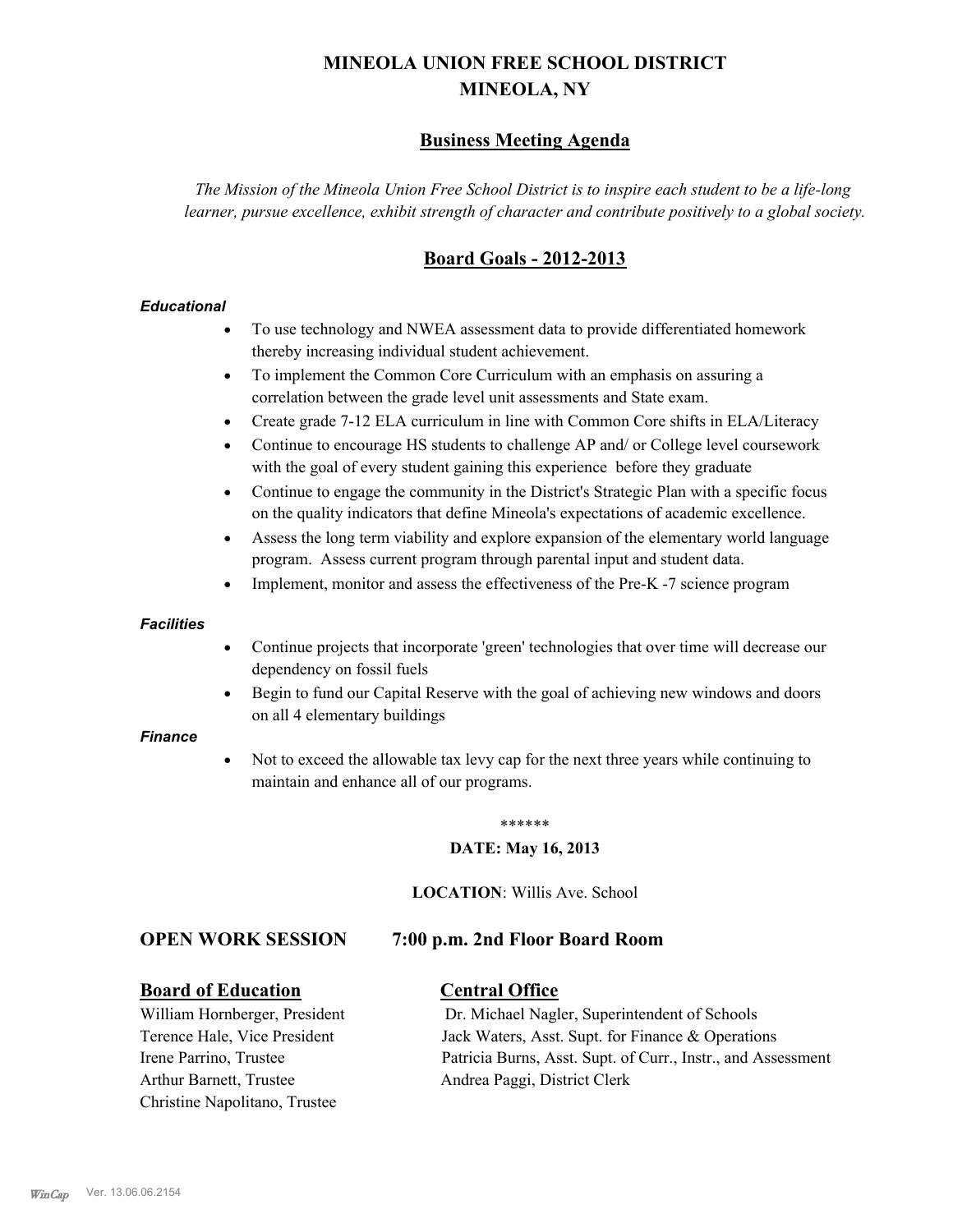**A. Call to Order** 

- **B. Pledge of Allegiance**
- **C. Reading of Mission**
- **D. Moment of Silent Meditation**
- **E. Dais & Visitor Introductions**
- **F. High School Student Organization Report**

# **G. BOE Reports**

- **a. Comments from Board Trustees**
- **b. Comments from Board President**
- **c. Comments from Superintendent**

**H. Old Business**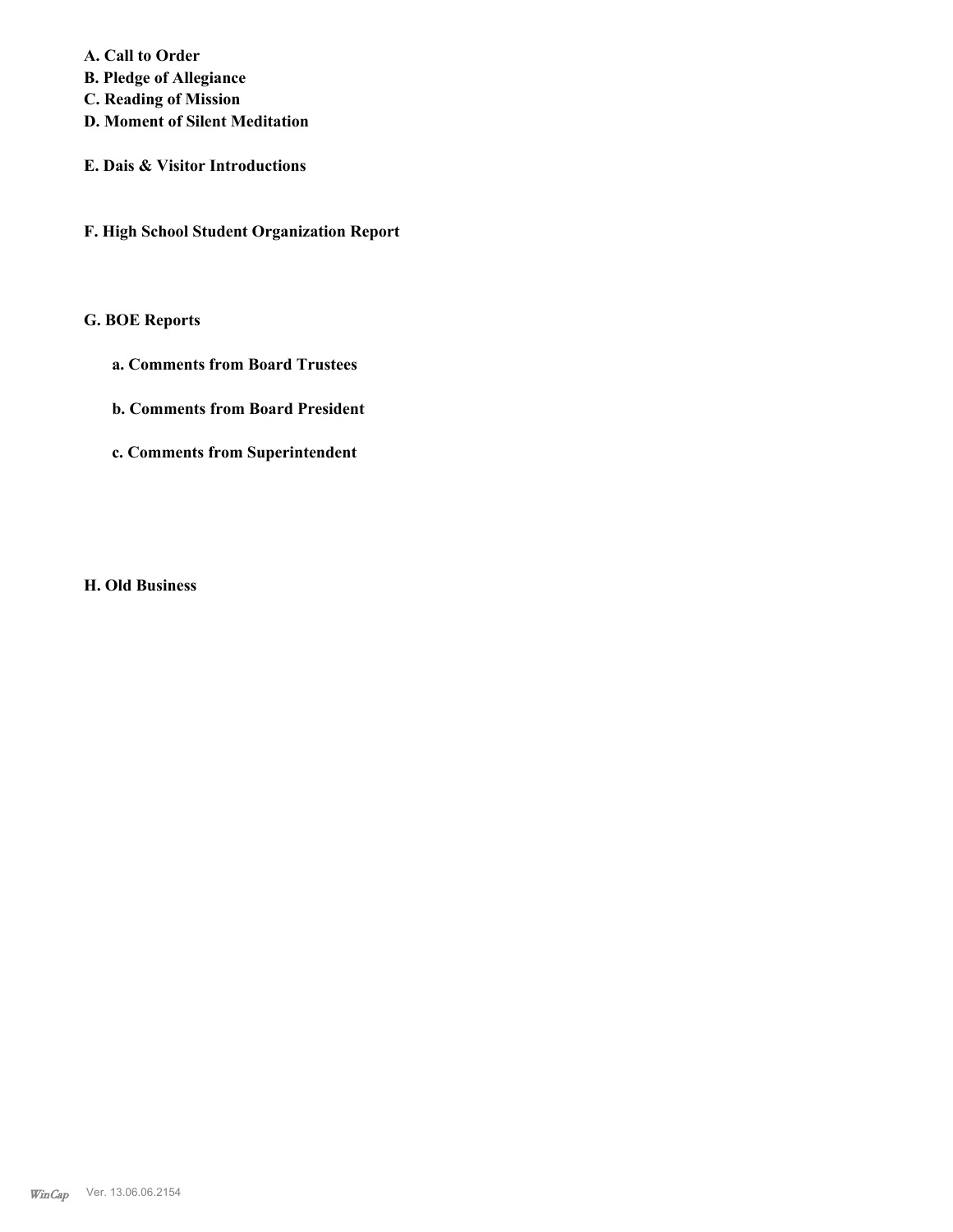# **TAX ANTICIPATION NOTE RESOLUTION OF MINEOLA UNION FREE SCHOOL DISTRICT, NEW YORK, ADOPTED MAY 16, 2013, AUTHORIZING THE ISSUANCE OF NOT TO EXCEED \$15,000,000 TAX ANTICIPATION NOTES IN ANTICIPATION OF THE RECEIPT OF TAXES TO BE LEVIED FOR THE FISCAL YEAR ENDING JUNE 30, 2014**

**RESOLUTION # 56- BE IT RESOLVED** BY THE BOARD OF EDUCATION OF MINEOLA UNION FREE SCHOOL DISTRICT, IN THE COUNTY OF NASSAU, NEW YORK, AS FOLLOWS:

Section 1. Tax Anticipation Notes (herein called "Notes") of Mineola Union Free School District, in the County of Nassau, New York (herein called "District"), in the principal amount of not to exceed \$15,000,000, and any notes in renewal thereof, are hereby authorized to be issued pursuant to the provisions of Sections 24.00 and 39.00 of the Local Finance Law, constituting Chapter 33-a of the Consolidated Laws of the State of New York (herein called "Law").

Section 2. The following additional matters are hereby determined and declared:

(a) The Notes shall be issued in anticipation of the collection of real estate taxes to be levied for school purposes for the fiscal year commencing July 1, 2013 and ending June 30, 2014, and the proceeds of the Notes shall be used only for the purposes for which said taxes are levied.

- (b) The Notes shall mature within the period of one year from the date of their issuance.
- (c) The Notes are not issued in renewal of other notes.
- (d) The total amount of such taxes remains uncollected at the date of adoption of this

resolution.

Section 3. The Notes hereby authorized shall contain the recital of validity prescribed by Section 52.00 of the Law and shall be general obligations of the District, and the faith and credit of the District are hereby pledged to the punctual payment of the principal of and interest on the Notes and unless the Notes are otherwise paid or payment provided for, an amount sufficient for such payment shall be inserted in the budget of the District and a tax sufficient to provide for the payment thereof shall be levied and collected.

Section 4. Subject to the provisions of this resolution and the Law, and pursuant to Sections 50.00, 56.00, 60.00 and 61.00 of the Law, the power to sell and issue the Notes authorized pursuant hereto, or any renewals thereof, and to determine the terms, form and contents, including the manner of execution, of such Notes, and to execute arbitrage certifications relative thereto, is hereby delegated to the President of the Board of Education, the chief fiscal officer of the District.

Section 5. The Notes shall be executed in the name of the District by the manual signature of the President of the Board of Education, the Vice President of the Board of Education, the District Treasurer, the District Clerk, or such other officer of the District as shall be designated by the chief fiscal officer of the District, and shall have the corporate seal of the District impressed or imprinted thereon which corporate seal may be attested by the manual signature of the District Clerk.

Section 6. This resolution shall take effect immediately.

| <b>Motion:</b><br>Second: |     |  |
|---------------------------|-----|--|
| Yes:                      | No: |  |
|                           |     |  |
|                           |     |  |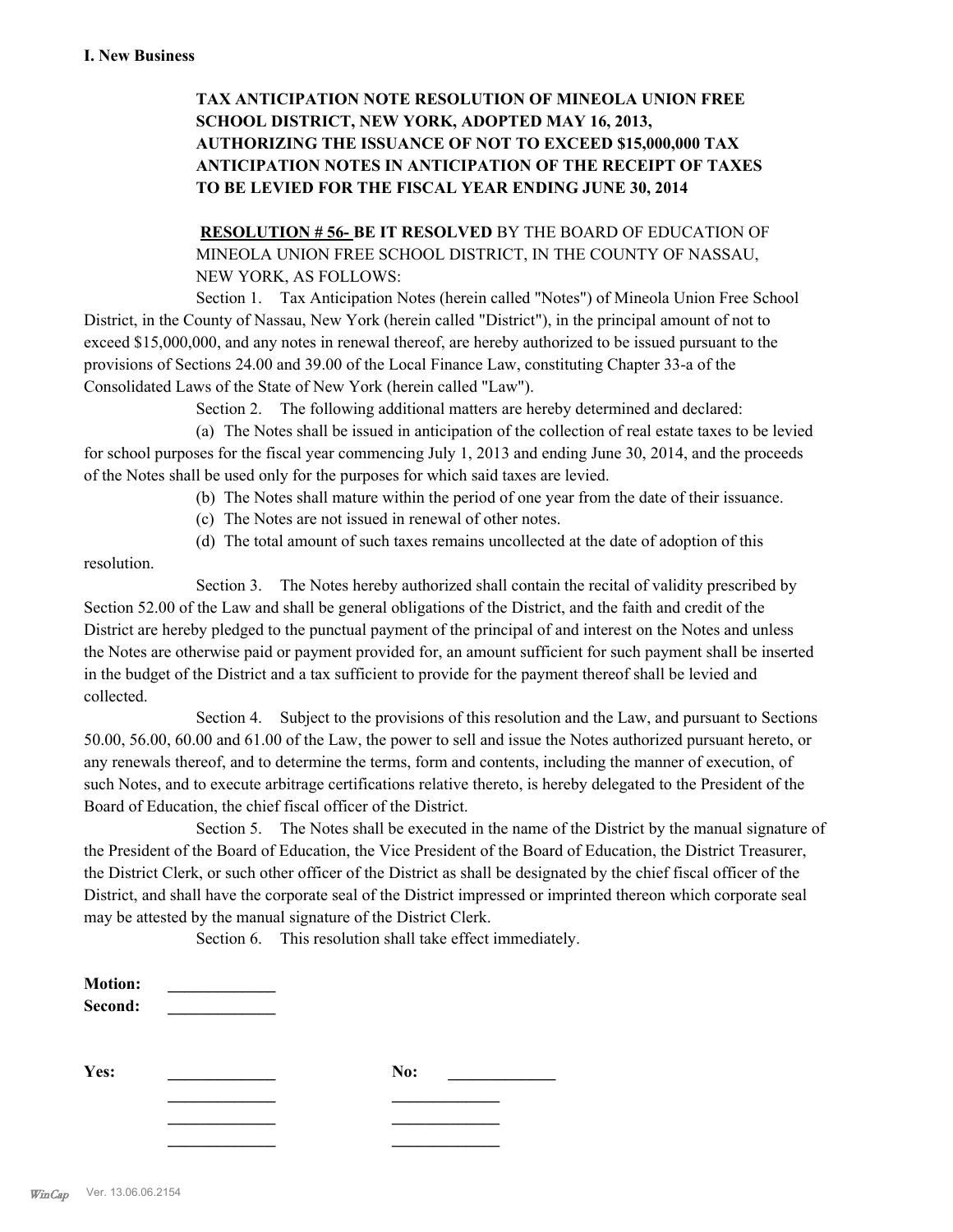**Passed: \_\_\_\_\_\_\_\_\_\_\_\_\_**

#### **BOCES Technology Agreement**

**\_\_\_\_\_\_\_\_\_\_\_\_\_ \_\_\_\_\_\_\_\_\_\_\_\_\_**

- **RESOLUTION # 57 BE IT HEREBY RESOLVED THAT** the Board of Education of the Mineola Union Free School District to approve an agreement between Mineola Union Free School District and Nassau BOCES (Project #15-362386AIP, dated May 16, 2013) to find that:
	- (i) the use of the Equipment and the District's participation in the Learning Technology Project Planning and Administrative project is essential to the District's proper, efficient and economic operation of its education program to be supported by the Equipment, and is necessary to maintain the District's educational program; and that
	- (ii) the expenses arising under this Agreement constitute ordinary contingent expenses necessary for providing educational services and the transaction is in the best financial interests of the School District because it enables the District to utilize the equipment in a cost effective and economic manner.

AND TO APPROVE AN ASSIGNMENT OF CO-SER AGREEMENT BETWEEN THE MINEOLA UNION FREE SCHOOL DISTRICT AND THE BOARD OF COOPERATIVE EDUCATIONAL SERVICES OF NASSAU COUNTY ARISING UNDER THE AGREEMENT FOR TECHNOLOGY PROGRAM PROJECT #15-362386AIP TO REPLACE OBSOLETE COMPUTER EQUIPMENT AT MINEOLA HIGH SCHOOL, MINEOLA MIDDLE SCHOOL, HAMPTON STREET ELEMENTARY SCHOOL, JACKSON AVENUE ELEMENTARY SCHOOL, MEADOW DRIVE ELEMENTARY SCHOOL, WILLIS AVENUE SCHOOL AND TO AUTHORIZE THE BOARD PRESIDENT TO SIGN THE APPROPRIATE ASSIGNMENT AND SUCH OTHER DOCUMENTS AND AGREEMENTS AS MAY BE NECESSARY TO EFFECT THE TRANSACTION SUBJECT TO LEGAL COUNSEL REVIEW.

| <b>Motion:</b><br>Second: |     |  |
|---------------------------|-----|--|
| Yes:                      | No: |  |
|                           |     |  |
|                           |     |  |
|                           |     |  |

**Passed: \_\_\_\_\_\_\_\_\_\_\_\_\_**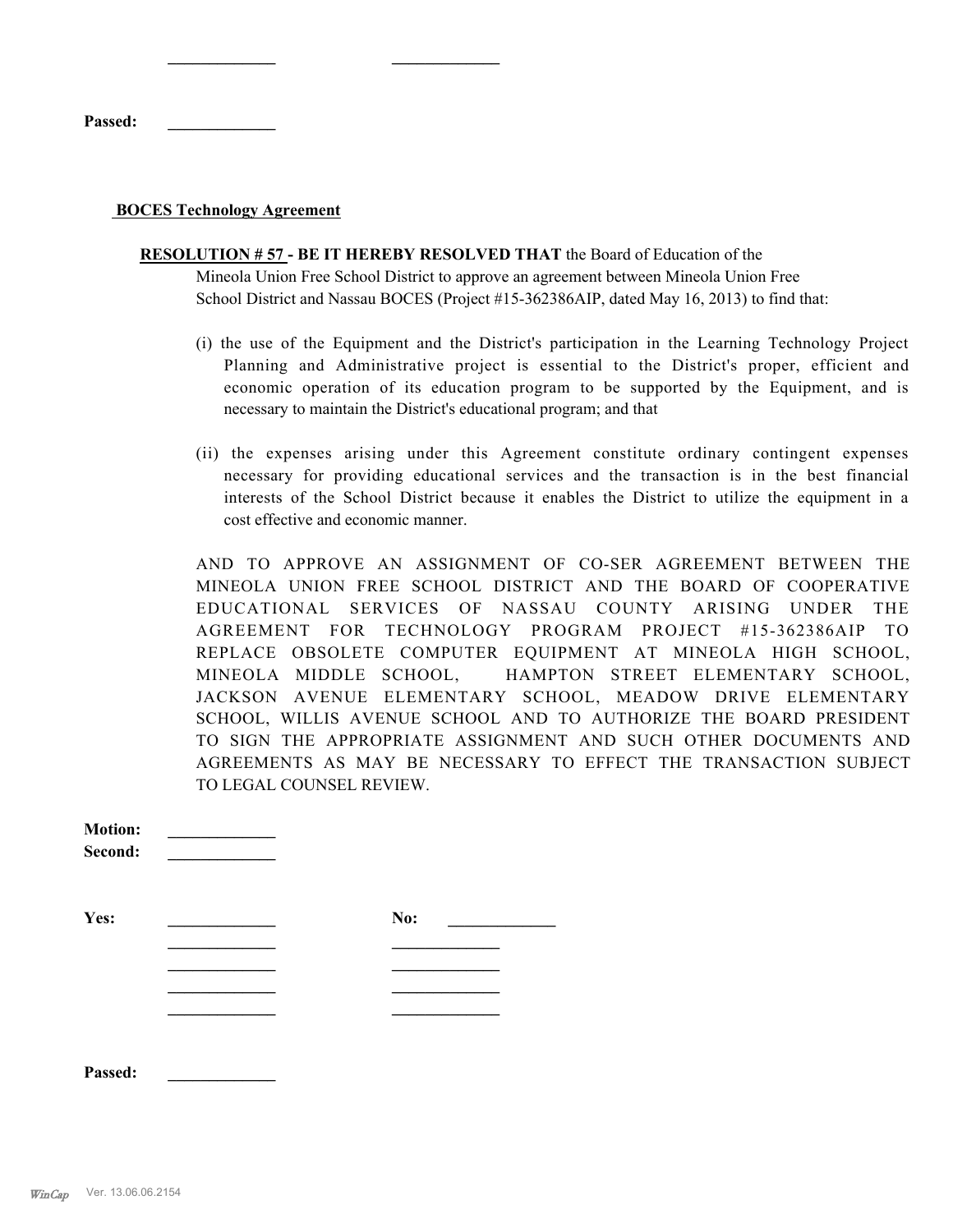**RESOLUTION # 58- BE IT RESOLVED** that the Board of Education of the Mineola Union Free School District hereby directs the Assistant Superintendent of Finance and Operations to take the necessary action to utilize \$275,000 of the School Lunch Fund Balance in order to pay for the Jackson Avenue Cafeteria Renovations planned for the Summer of 2013.

| <b>Motion:</b><br>Second: |     |  |
|---------------------------|-----|--|
| Yes:                      | No: |  |
|                           |     |  |
|                           |     |  |
|                           |     |  |
|                           |     |  |
| Passed:                   |     |  |
|                           |     |  |

#### **Receipt of Internal Auditor's Agreed Upon Procedure Report**

**RESOLUTION # 59- BE IT RESOLVED** that the Board of Education of the Mineola UFSD hereby acknowledges receipt of the Internal Auditors Agreed Upon Procedures Report related to the District's Health Benefits audit previously reviewed by the Audit Committee.

| <b>Motion:</b><br>Second: |     |  |
|---------------------------|-----|--|
| Yes:                      | No: |  |
|                           |     |  |
|                           |     |  |
|                           |     |  |
|                           |     |  |
|                           |     |  |

**Passed: \_\_\_\_\_\_\_\_\_\_\_\_\_**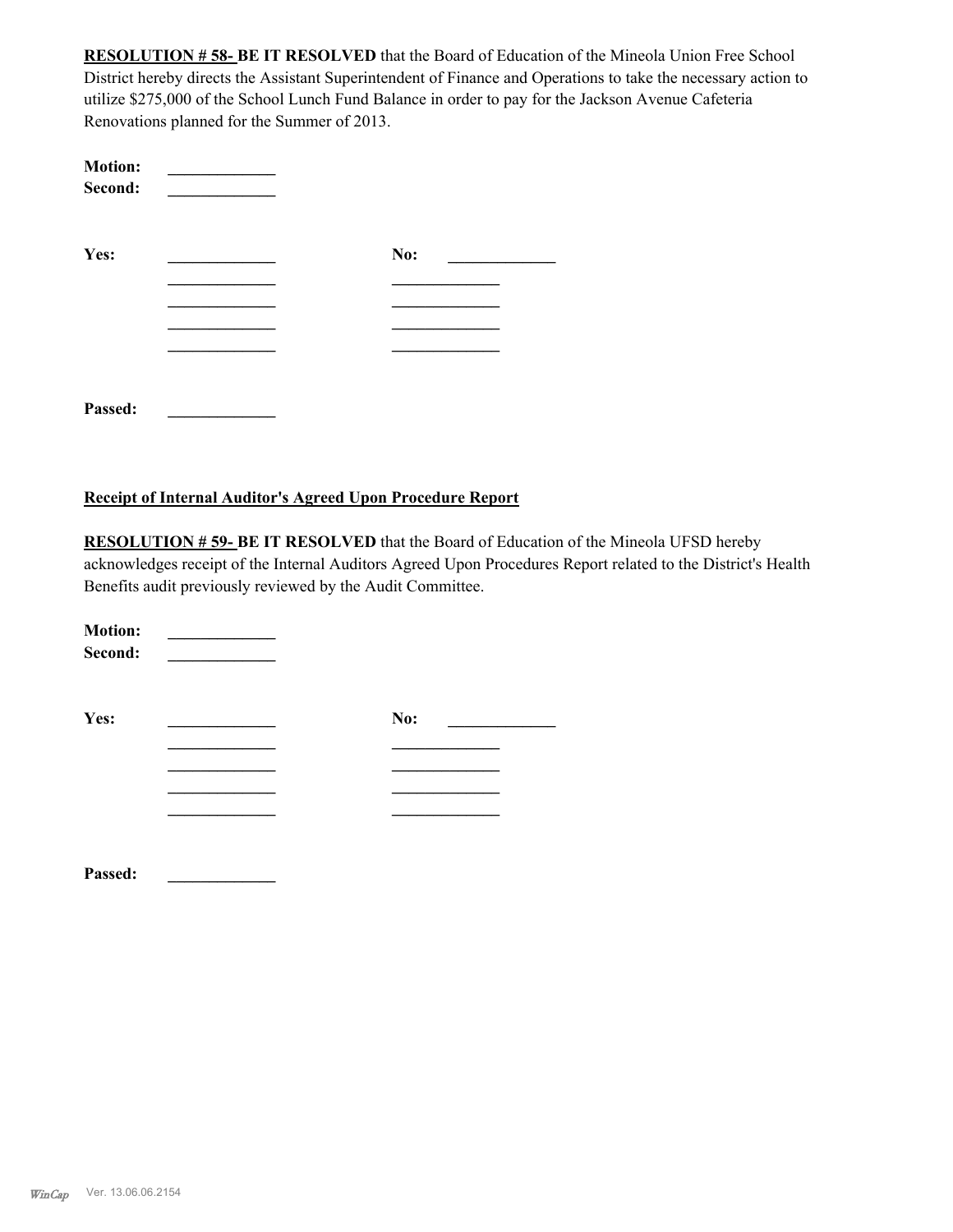#### **Receipt of Internal Auditor's Agreed Upon Procedure Report- Risk Assessment**

**RESOLUTION # 60 -BE IT RESOLVED** that the Board of Education of the Mineola UFSD hereby acknowledges receipt of the Internal Auditors Agreed Upon Procedures Report related to the District's Risk Assessment audit previously reviewed by the Audit Committee.

| <b>Motion:</b><br>Second: |     |
|---------------------------|-----|
| Yes:                      | No: |
|                           |     |
|                           |     |
|                           |     |
|                           |     |
|                           |     |
|                           |     |

#### **J. Consensus Agenda**

**Passed: \_\_\_\_\_\_\_\_\_\_\_\_\_**

**RESOLUTION # 61-BE IT RESOLVED** that the Board of Education approves the consensus agenda items J.1.a. through J.10.d., as presented.

| <b>Motion:</b><br>Second: |     |  |
|---------------------------|-----|--|
| Yes:                      | No: |  |
|                           |     |  |
|                           |     |  |
|                           |     |  |
|                           |     |  |

**Passed: \_\_\_\_\_\_\_\_\_\_\_\_\_**

#### 1. **Accepting of Minutes**

That the Board of Education of the Mineola UFSD approves the amendment of minutes of the 2/14/13 Business Meeting previously approved on April 4,2013, in which the voting for Resolution #42 incorrectly recorded, Trustee Irene Parrino as voting when in fact she was absent. a.

#### 2. **Instruction**

- a. Resignation(s)
- That the Board of Education accepts the resignation of Deborah Shaw, as Elementary School Principal, effective June 30, 2013. 1.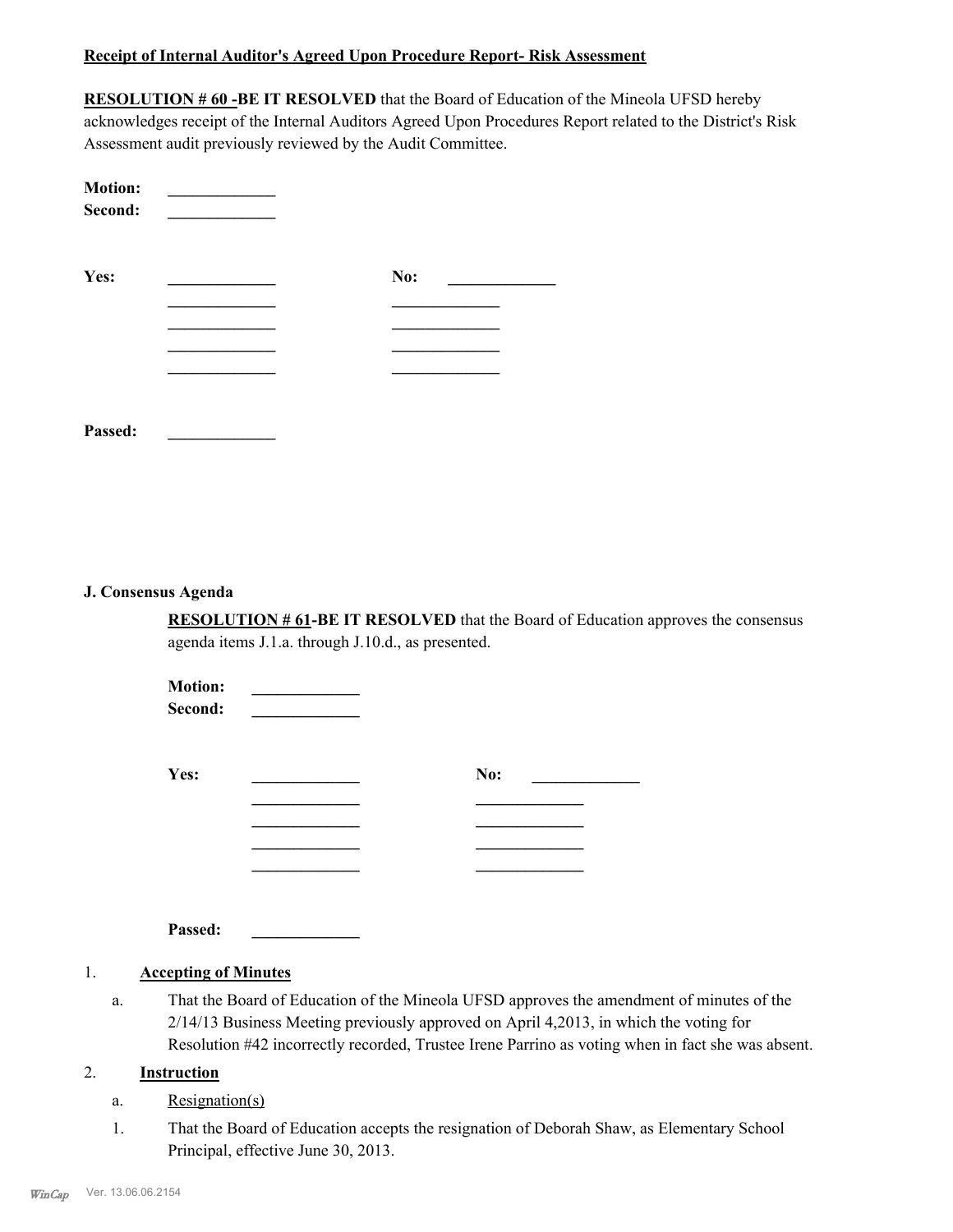- b. Leave(s) of Absence/Child Rearing
- That the Board of Education grants a request to Jessica Hirsh, for an unpaid Leave of Absence, for child-rearing purposes, effective September 1, 2013 to June 30, 2014. 1.
- c. Appointments Instruction
- The Board of Education approves the recommendation of the Superintendent to appoint Deborah Shaw, to the position of APPR Coordinator, effective July 1, 2013. Salary: as per employee agreement 1.
- That the Board of Education approves the re-call of Dr. SueCaryl Fleischmann, from the Preferred Eligibility List, as an Elementary School Principal, effective July 1, 2013. Salary: as per AMSA contract. 2.
- Appointment(S) Sub Teacher per diem d.

The Board of Education accepts the following individual(s) as Per Diem Substitute Teacher(s) for the current school year, at a daily rate of \$100.00 per day; and retirees at a daily rate of \$125.00 per day.:

EMPLOYEE NAME EMPLOYEE CERTIFICATION 1. Alyssa Rosenberg Special Education

- e. Retirement(s) Instruction
- That the Board of Education accepts, with regret, the resignation of Patricia Molloy, Elementary Principal, for the purpose of retirement, effective June 30, 2013. 1.
- Appointment(s) Club/Stipends f.

That the Board of Education approves the following Club/stipend recommendatios for 2012-2013 year:

| <b>POSITION</b>       | <b>EMPLOYEE NAME</b> | <b>STIPEND</b> |
|-----------------------|----------------------|----------------|
| 8/9 Musical Assistant | Donald Carreras      | \$2,130        |
| Director              |                      |                |

#### 3. **Instruction: Committee on Special Education**

a. That the Board of Education approves Matthew Gaven as a full CSE Chairperson for the Committees on Special Education for the 2012-2013 school year.

#### 4. **Instruction: Contracted**

a. That the Board of Education accepts the Related Services Contract between the All Island Kids Therapy, LLC and the Mineola UFSD for the 2013- 2014 school year.

b. That the Board of Education accepts the Related Services Contract/Rider between Marion K. Salomon& Associates and the Mineola UFSD for the 2013-2014 school year.

c. That the Board of Education accepts the Nursing Services Contract between Horizon Healthcare and the Mineola UFSD for the 2013- 2014 school year.

d. That the Board of Education accepts the Related Services Contract between Gayle E. Kligman Therapeutic Resources and the Mineola UFSD for the 2013- 2014 school year.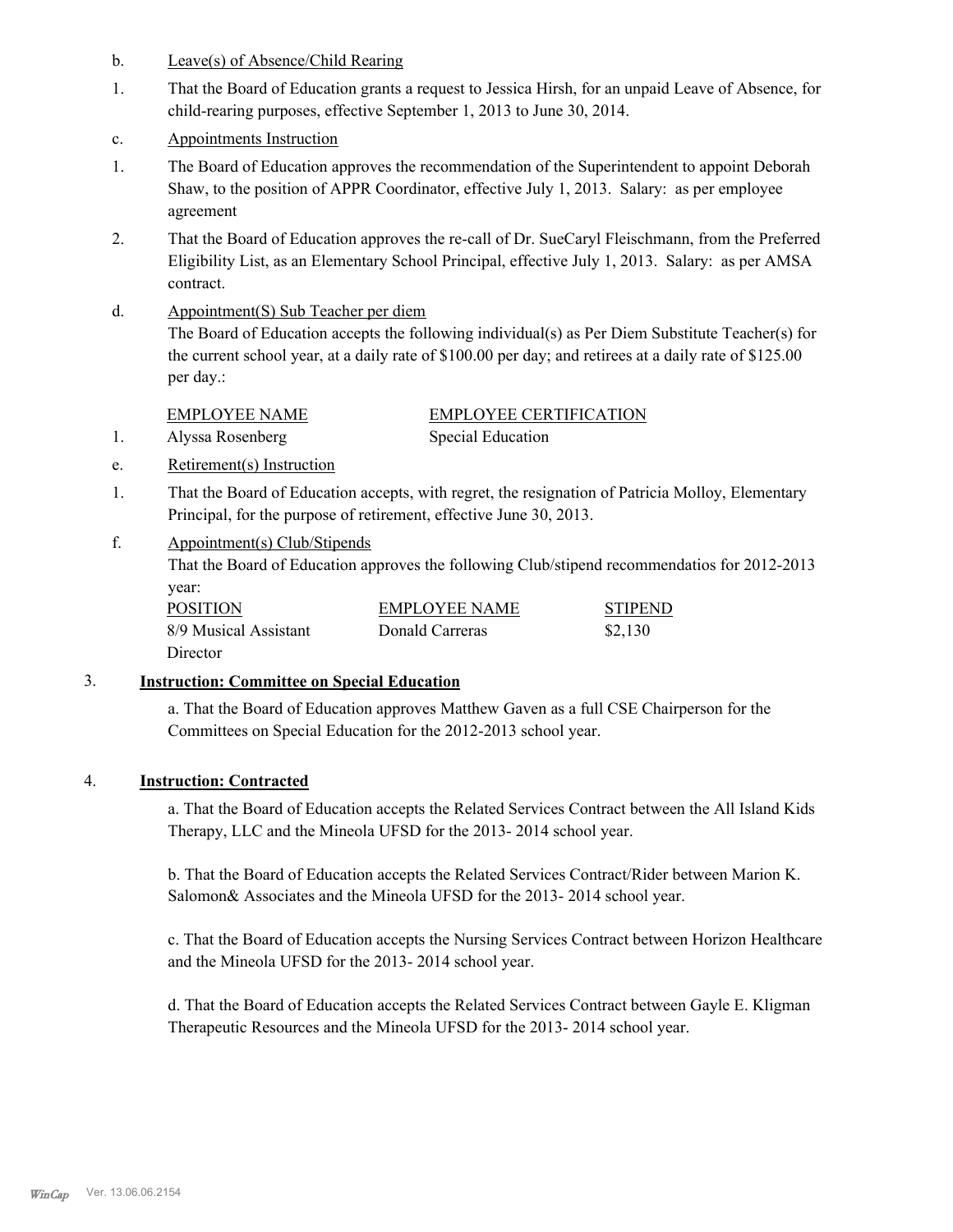e. That the Board of Education approves the license agreement between the Mineola UFSD and the SCOPE Education Services for the PSAT/SAT Preparatory Program for the 2013- 2014 school year.

#### 5. **Civil Service**

#### a. Appointments

That the Board of Education approve the appointment of the following Mineola UFSD Bus Drivers as Sub Drivers for the Summer, 2013 in the event they are needed per the Bus Driver contract. They will be paid at a rate of \$23 per hour. This resolution shall be effective as of July 1, 2013. 1.

| Josafina DaSilva | Brian Flynn         | Gustavo Rodriguez |
|------------------|---------------------|-------------------|
| Joan Selvin      | Vincent Sanseverino | Ronald Albano     |
| Maria David      | Gregory Glover      | Stephen Graf      |
| Julia Adames     | Marta Saravia       | Nancy Jones       |
| Ronald Pierrot   | Sandra Moon         | Andrew Greenberg  |
| Lee Dunninger    | Joaquim Farinhas    | Teresa Coleman    |
| Maria Coleman    | Daniel McNamara     | Nancy Jones       |
| Cecil Meikle     | Ramona Mujica       | James Gallagher   |
| Anthony Reid     | Cheryl Thwaites     | Yale Napier       |
|                  |                     |                   |

That the Board of Education approve the appointment of the following Bus Aides to be used as needed for the summer of 2013, effective July 1, 2013. They will be paid their hourly rate according to the 2007/2009 Teacher Aide contract. 2.

| Daisy Aviles   | Donna Buckley   | Dolores Delape   |
|----------------|-----------------|------------------|
| Frances Lapoff | Jenny Klein     | Michele Krumholz |
| William Miceli | Kathleen Diskin | Rhonda Kaletsky  |

#### b. Leave(s) of Absence

That the Board of Education approve an extension on the paid medical leave of absence for Daniel Makarick, Bus Driver in Transportation, effective May 1, 2013 through June 30, 2013. 1.

## 6. **Business /Finance**

## a. **Treasurer's Report**

That the Board of Education accepts the Treasurer's report for the period ending March 31, 2013 and directs that it be placed on file.

## b. **Approval of Invoices and Payroll**

That the Board of Education accepts the Invoices and Payroll for the period ending April 30, 2013

| Warrant # 19 | April 10, 2013 | \$1,340,634.49 |
|--------------|----------------|----------------|
| Warrant # 20 | April 24, 2013 | \$538,533.94   |

## **TOTAL EXPENSES \$1,879,168.43**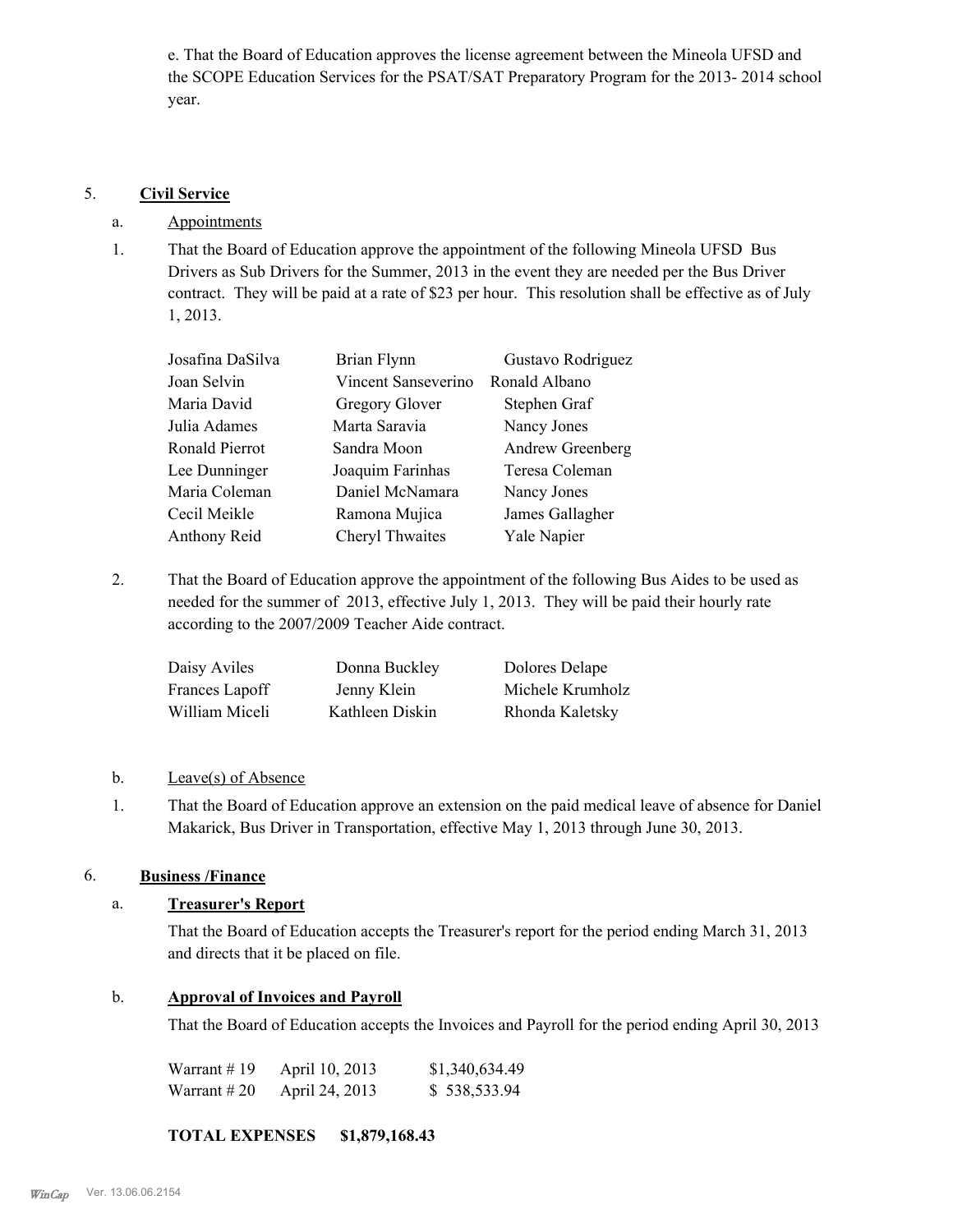#### PAYROLL # 19 & # 20

| General | \$4,058,281.27 |
|---------|----------------|
| F Fund  | \$77,633.83    |

#### **TOTAL PAYROLL \$4,135,915.10**

#### c. **Budget Appropriation Adjustment**

1. That the Board of Education approves the following budget transfer for \$30,000.00 from Budget code: 9760.700.00.7399 Interest -TAN to Budget code: 1621.418.00.0000, Facilities Upgrade. The balance to cover Security Upgrades as approved by the Board on 4/17/13.

2. That the Board of Education approves the following budget transfers: \$10,000.00 from Budget code: 2110.200.00.0230; \$24,655.00 from Budget Code 2110.200.02.0000; \$12,757.00 from Budget Code 2630.200.00.2930; and \$1,600.00 from Budget Code: 1310.200.00.0000 for a total of \$49,012.00 to Budget Code:2110.200.04.0000. Transfer of unused equipment monies to Meadow Drive Equipment code. Money will be used to purchase new Library furniture.

#### 7. **Business/Finance: Contract Approvals**

a. That the Board of Education approves a Health Contract, providing health services for Mineola resident children attending non-public school, between the Mineola UFSD and West Hempstead for the 2012- 2013 school year.

#### 8. **Business/Finance: Bids**

a. That the Board of Education approves the awarding of the Irrigation Installation & Service Co-Op bid for the 2013- 2014 school year to Sipala Landscape Services, the lowest responsible bidder, meeting all specifications.

#### 9. **Other**

a. That the Board of Education approves the amended appointment of the following individuals to serve as Registrars and Inspectors at the Annual Election and Budget Vote held **Tuesday, May 21, 2013** at the hourly rate of pay, \$10.00:

#### **Chief Election Inspectors:**

Meadow Drive: **Eileen Alexander**  Jackson Avenue: **Carolina Macedo**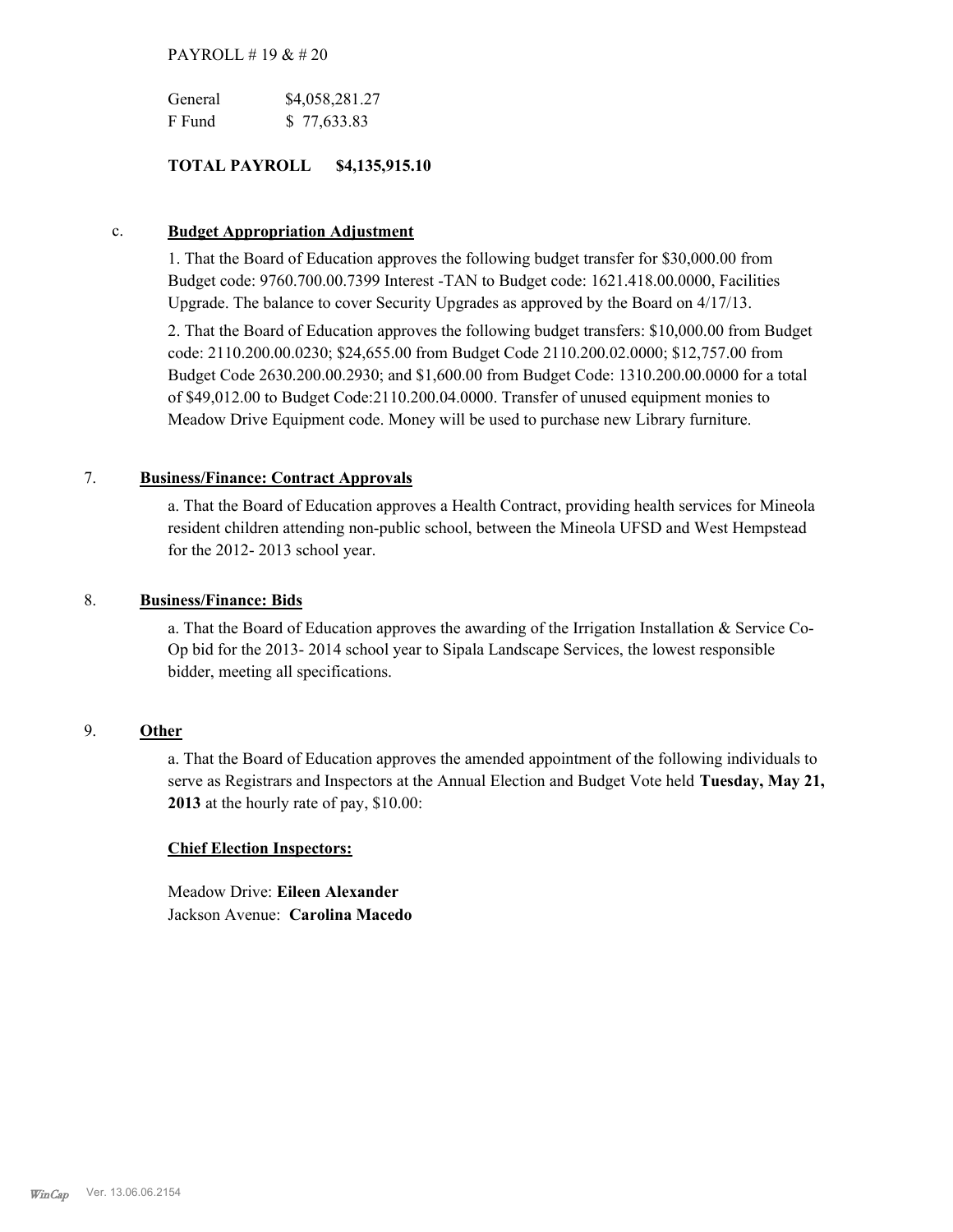#### **Registrars:**

Meadow Drive: Madeline Cegelski, Lynn Clifford, Rosetta Morris Jackson Avenue: Frank Iaquinto, Marie Destefano, Marian Kessler, Eugene Raffetto, Joanne Fitzgerald

#### **Inspectors:**

Meadow Drive: Ann Marie Smith, Douglas Cegelski, Raymond Kwiatek Jackson Avenue: Flore Rowe, Marie Encizo, Trisha Hahn, Mary Ann Iaquinto, Karen Dombeck, Missy Bergerman

NOTE: In the event that there should be a vacancy created in any of the positions of Inspector of Election or Registrar, the Superintendent of Schools is authorized to appoint a qualified voter of this District to fill such vacancy.

#### **Business/Finance: Disposal of District Property** 10.

That the Board of Education approves the disposal of the following district property, according to Policy #6900, declaring them obsolete:

- a. 1954 Ford Tractor #47069/ no parts
- b. 1970 Ford Bucket # 282173/ no parts
- c. 1974 Ford Tractor #c398257/ no parts
- 1994 Chevy Pick-up #1GBHK34K5RE313222/ needs transmission, 4x4 drive unit, breaks and gas tank d.

#### **K. Superintendent Reports/Presentations**

Superintendent of Schools' Reports for 5/16/13 Presentations:

1. Multi-year Technology Plan

Superintendent's Comments:

**L. Public Comments**